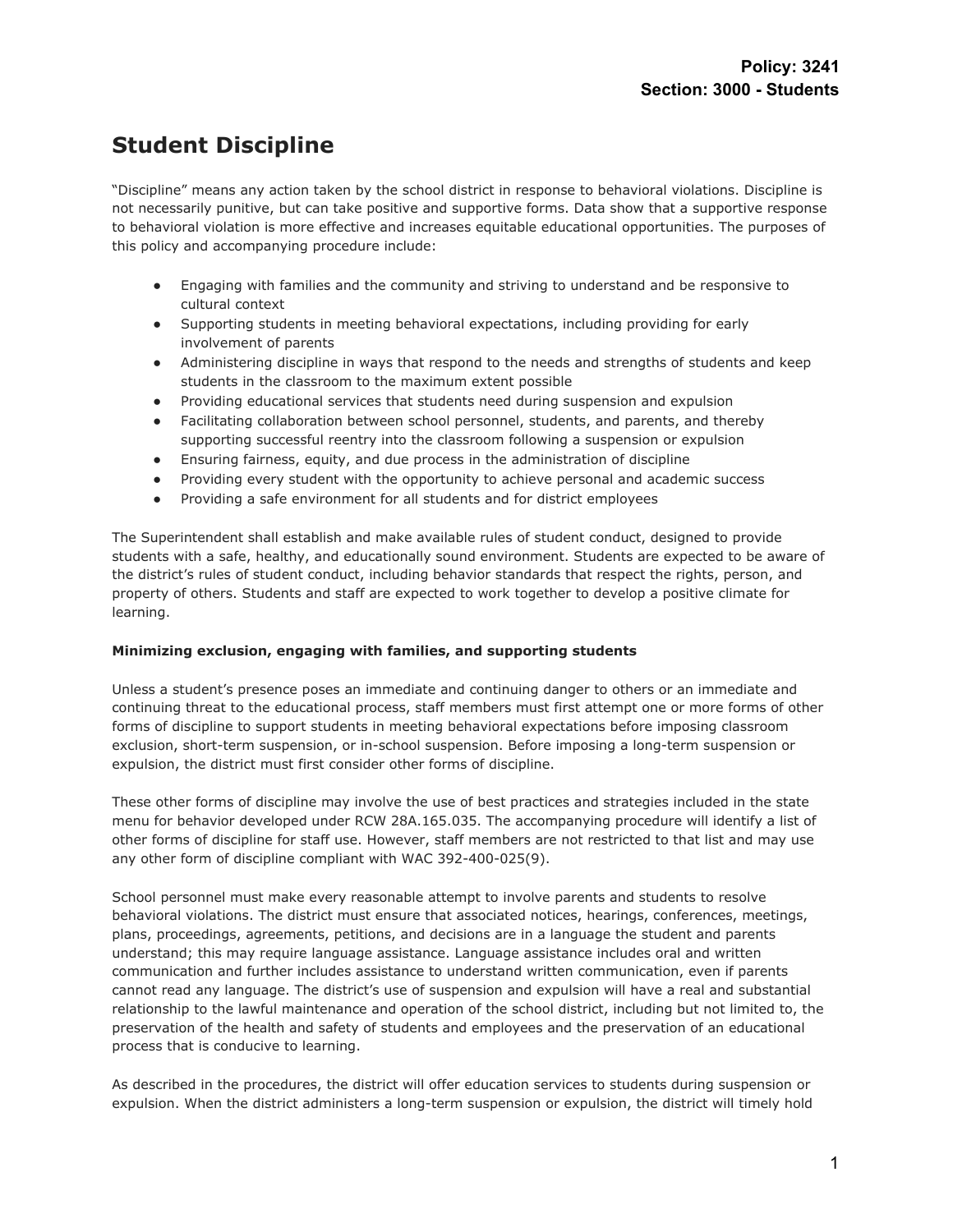reengagement meeting and collaborate with parents and students to develop a reengagement plan that is tailored to the student's individual circumstances, in order to return the student to school successfully. Additionally, any student who has been suspended or expelled may apply for readmission at any time.

## **Staff authority**

District staff members are responsible for supervising students during the school day, during school activities, whether on or off campus, and on the school bus. Staff members will seek early involvement of parents in efforts to support students in meeting behavioral expectations. The Superintendent has general authority to administer discipline, including all exclusionary discipline. The Superintendent will identify other staff members to whom the Superintendent has designated disciplinary authority. After attempting at least one other form of discipline, teachers have statutory authority to impose classroom exclusion for behaviors that disrupt the educational process. Because perceptions of subjective behaviors vary and include implicit or unconscious bias, the accompanying procedures will seek to identify the types of behaviors for which the identified district staff may administer discipline.

### **Ensuring fairness, providing notice, and an opportunity for a hearing**

When administering discipline, the district will observe all of the student's constitutional rights. The district will notify parents as soon as reasonably possible about classroom exclusion and before administering any suspension or expulsion. The district will provide opportunities for parent participation during an initial hearing with the student. The district will provide parents with written notice, consistent with WAC 392-400-455, of a suspension or expulsion no later than one school business day following the initial hearing. As stated above, language assistance includes oral and written communication and further includes assistance to understand written communication, even if parents cannot read any language. The district has established procedures for review and appeal of suspensions, expulsions, and emergency expulsions, consistent with WAC 392-400-430 through 392-400-530.

The district has also established procedures to address grievances of parents or students related to other forms of discipline, classroom exclusion, and exclusion from transportation or extra-curricular activity. The grievance procedures include an opportunity for the student to share his or her perspective and explanation regarding the behavioral violation.

### **Development and review**

Accurate and complete reporting of all disciplinary actions, including the behavioral violations that led to them, is essential for effective review of this policy; therefore, the district will ensure such reporting.

The district will periodically collect and review data on disciplinary actions taken against students in each school. The data will be disaggregated into subgroups as required by RCW 28A.300.042, including students who qualify for special education or Section 504. The data review will include classroom exclusion, in-school and short-term suspensions, and long-term suspensions and expulsions. The district will invite school personnel, students, parents, families, and the community to participate in the data review. The purpose of the data review is to determine if disproportionality exists; if disproportionality is found the district will take action to ensure that it is not the result of discrimination and may update this policy and procedure to improve fairness and equity regarding discipline.

### **Distribution of policies and procedures**

The school district will make its discipline policies and procedures available to families and the community. The district will annually provide its discipline policies and procedures to all district personnel, students, and parents, which may require language assistance for students and parents with limited-English